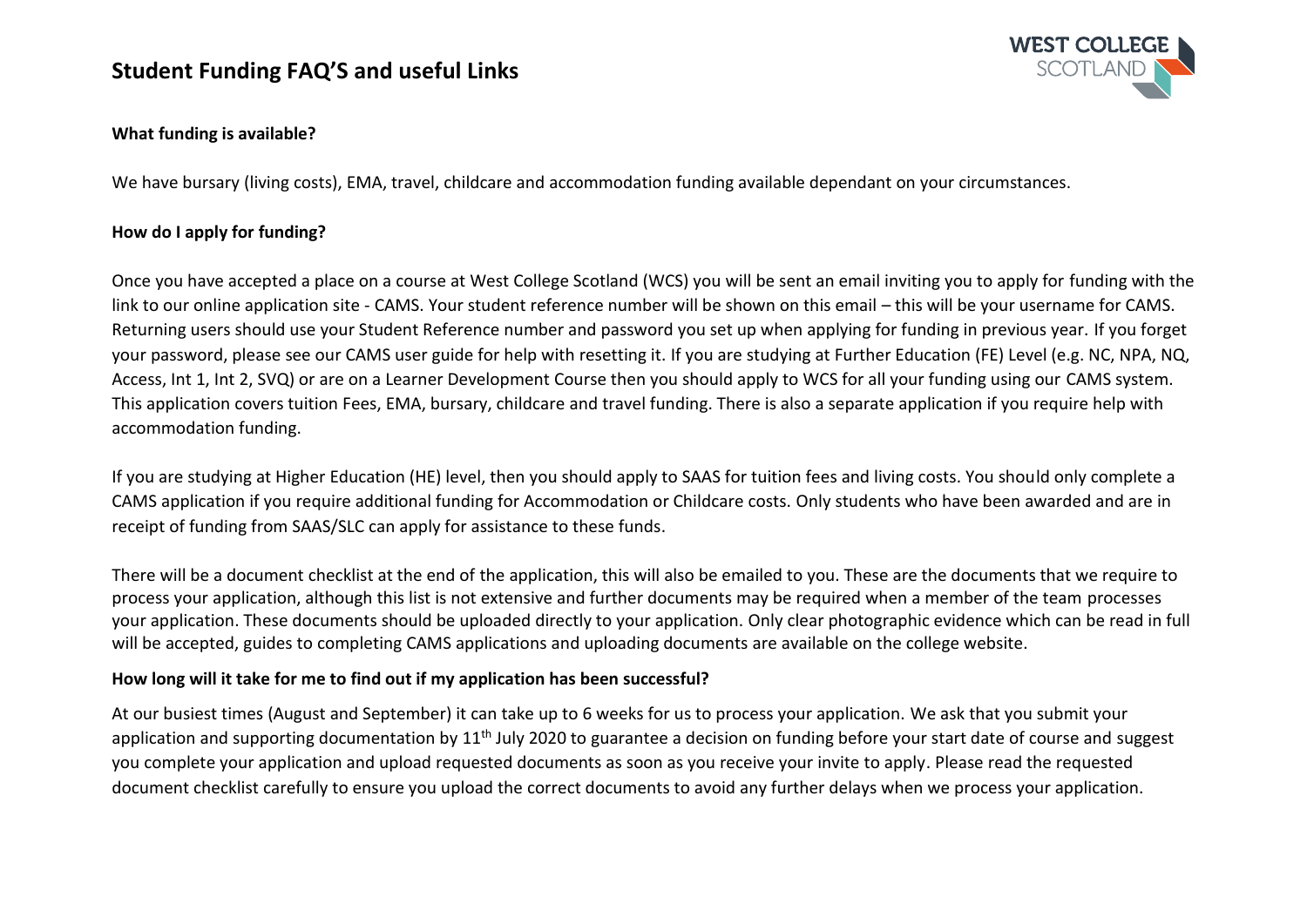

### **Can I get help to pay my rent/mortgage?**

Yes, WCS use our discretionary funds to help students with formal accommodation costs. You may qualify for this fund, which is an additional £40 per week, if you have a tenancy or mortgage agreement in your name, your household income is under £32000 per year and you do not receive a benefit from another source to help pay housing costs (e.g. Housing Benefit or Universal Credit).

Both FE and HE students should complete the CAMS Accommodation application if they wish to apply for accommodation funding. If you are a HE student, you MUST have claimed and be in receipt of funding from SAAS/SLC.

#### **Can I apply for help towards childcare costs while I study?**

Yes, we have childcare funds you may qualify for. Generally, we can pay up to £7000 per student per year towards the cost of childcare during your timetabled hours if you meet our criteria. Your household income must be under £32000 per year, there should not be another Parent/Carer available at home (some exceptions apply) and if you are a HE student you MUST have claimed and be in receipt of funding from SAAS/SLC. Please contact us to discuss your eligibility in more detail. You should source your own place at a childcare provider registered with Care Inspectorate Scotland, you can find registered childcare in your area on their website. There are also nursery places available at our Greenock and Paisley Campus nurseries for children aged 2 years 10 months – 5 years. For further information on our internal nursery facilities please visit our college website or email [nursery@wcs.ac.uk](mailto:nursery@wcs.ac.uk) .

FE students should complete the childcare section within the bursary application on CAMS to apply for childcare funding and HE students should complete the childcare application on CAMS.

Please note we only pay childcare for term time, no childcare funding will be paid before the official start date of the course or for October, Christmas, and Spring Breaks. We normally pay for the short one-day Public holidays.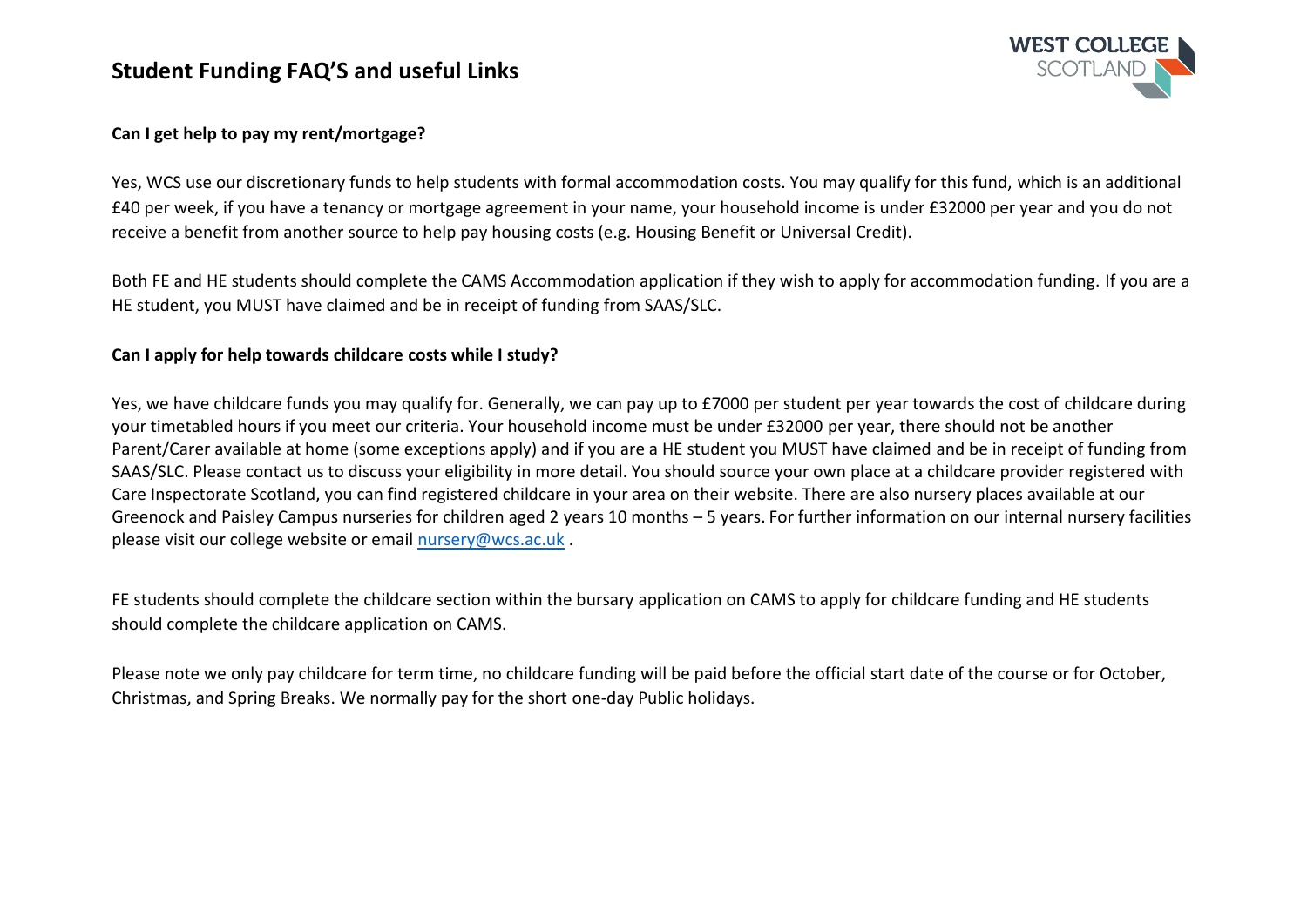

### **Can I get help with travel costs?**

If you are a FE student, live more than 2 miles from campus and do not receive funding for help with travel from another source such as DLA/PIP or a bus pass, then you may qualify for help. This is will be looked at on an individual basis, please contact us for more information.

You should complete the travel section in the CAMS bursary application.

HE students do not generally qualify for help with travel costs, if you have additional support needs please contact SAAS directly.

#### **How will I know how much will I be paid?**

You will be sent an award, by email detailing if and how much you have been awarded. In the meantime, you can access funding advice and a funding calculator on the SIS website here:<https://www.studentinformation.gov.scot/>

### **When will I be paid?**

Instalments of awarded funds (excluding travel assistance) are paid two weeks in arrears requiring satisfactory reports of attendance/engagement, conduct and progress in each week. There will be no part payment made for any funds in the event of an unsatisfactory report in the attendance check period. The attendance period will be checked retrospectively therefore any period of unsatisfactory attendance will affect any future payments. Some exclusions may apply around holidays and bank holidays. You will be sent a payment schedule detailing each pay date if you are awarded funding.

#### **Will my benefits stop?**

It depends on your individual circumstances and which benefits you are on. There are a lot of benefits that you can remain on while at college, please contact us for more information as it is normally more beneficial for you to remain on your benefit rather than claim student funding. We can advise you of the best route for you. Some benefits are not affected at all by student funding such as Child Benefit and Child Tax Credits.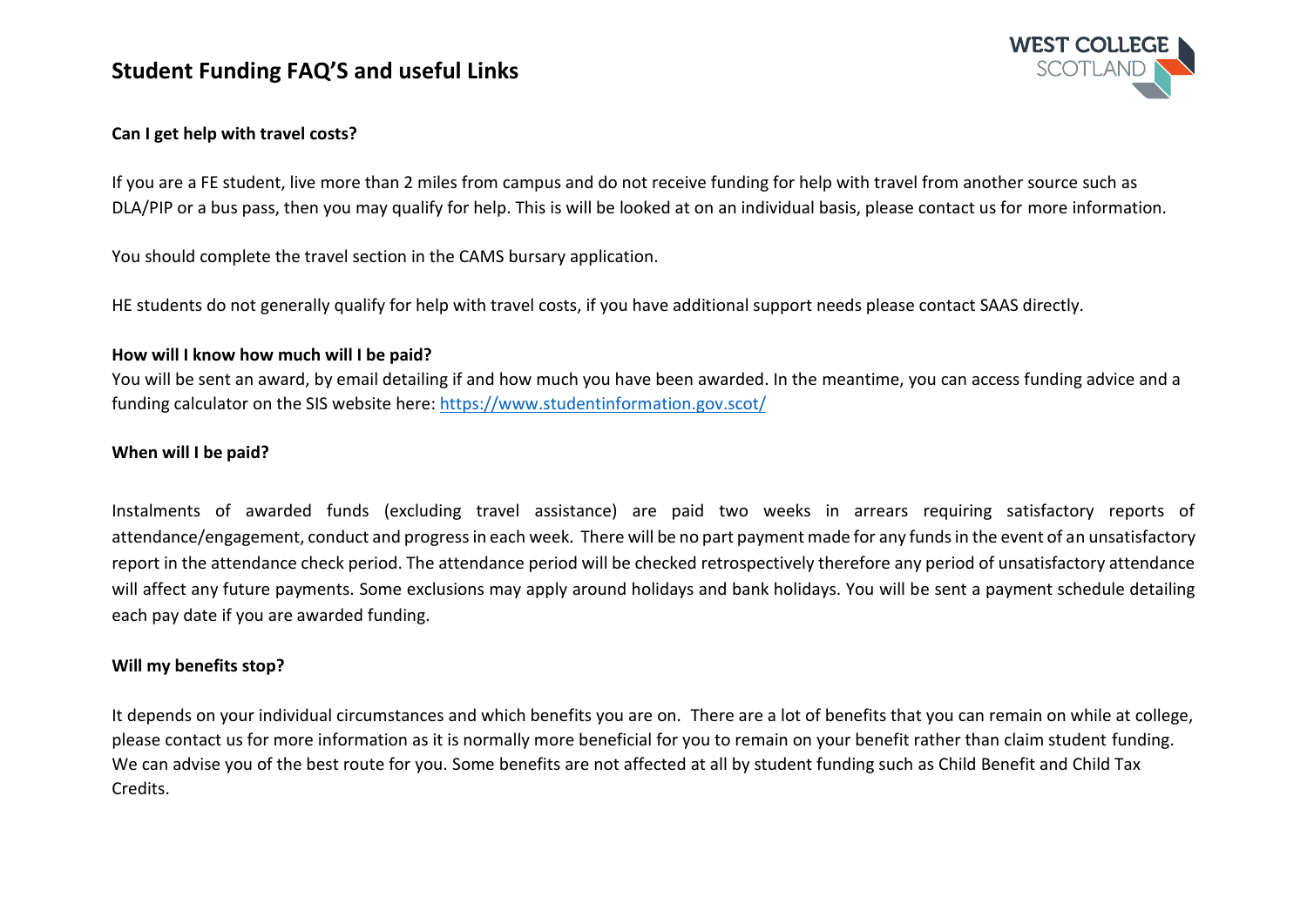

### **I'm Care Experienced, is there any additional funding to help support me?**

Yes, we now have an enhanced rate of bursary for Students who have been Care Experienced or looked after under certain circumstances at any point of their lives. We need proof of this from an official body (Eg a social worker or local authority) for you to qualify. The college also has a dedicated team to help support Care Experienced students.

### **I don't live with my parents you are asking for their income information, why?**

If you are under 25 then you are automatically classed as a "Parentally Supported Student" regardless of where you live. There are a few exclusions to this for example:

- You have a child who you are financially responsible for (i.e. you are claiming child benefit for),
- You are living in an established relationship outside the parental home Proof such as joint mortgage/tenancy will be required.
- You have been financially independent for 3 full tax years through benefits or full-time employment Proof such as 3 P60's will be required
- You have lived in your own property for 3 or more years prior to the start of the course Proof such as tenancy/mortgage agreement will be required
- You are Care Experienced or are formally estranged from your Parents Proof such as confirmation from a social worker will be required.

#### **I am not a UK national, can I apply for a bursary or to have my tuition fees paid?**

Please contact us directly to discuss your funding options, some non-UK nationals may qualify for some help with funding dependent individual circumstances. You can access further information and advice on residency criteria on the SIS website: <https://www.studentinformation.gov.scot/>